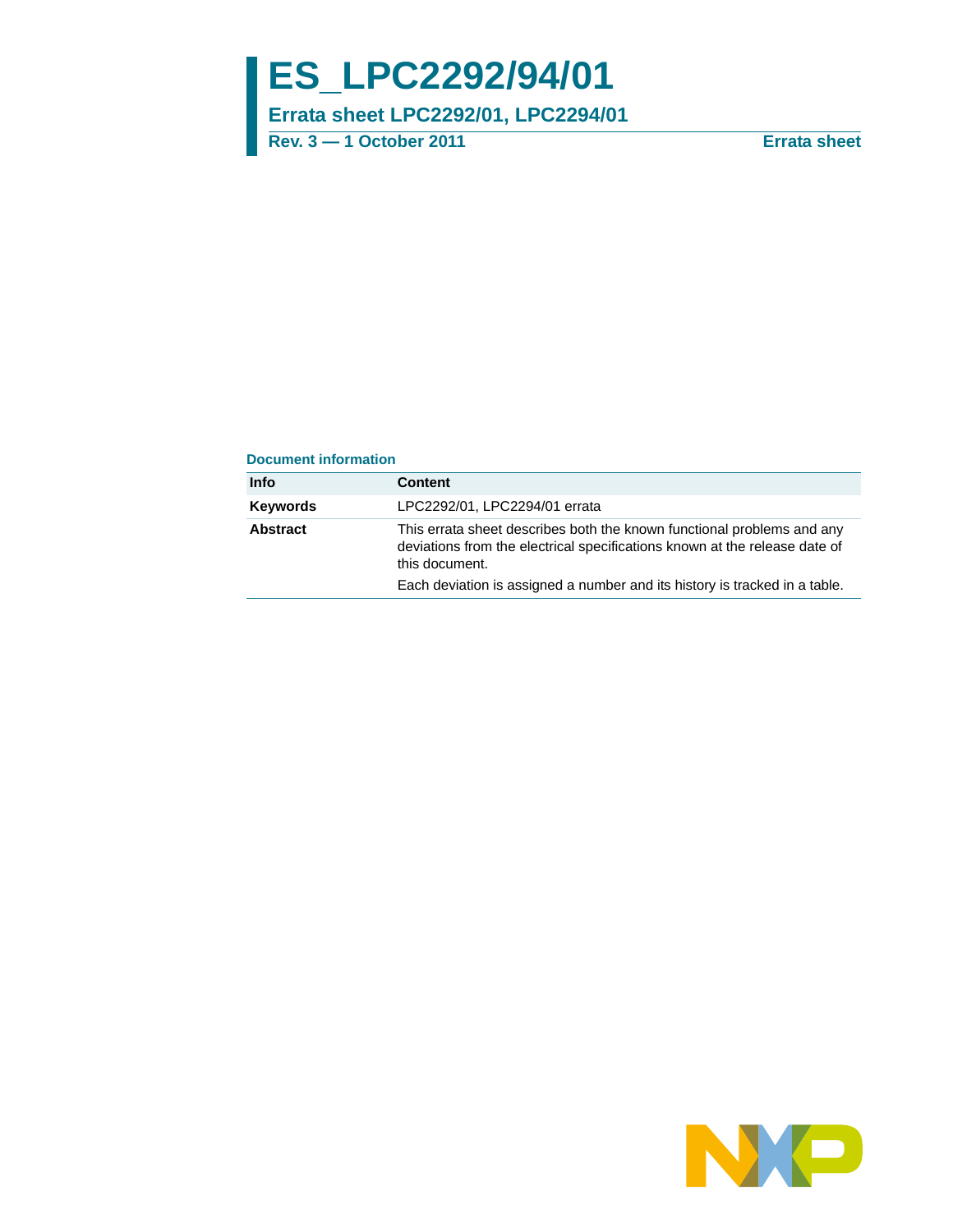#### **Revision history**

| <b>Rev</b> | <b>Date</b> | <b>Description</b>                                                                                                                                                                                                         |
|------------|-------------|----------------------------------------------------------------------------------------------------------------------------------------------------------------------------------------------------------------------------|
| 3          | 20111001    | • Added Rev. D.                                                                                                                                                                                                            |
| 2          | 20110401    | • The format of this errata sheet has been redesigned to comply with the new identity<br>guidelines of NXP Semiconductors.<br>• Added ADC.1, Note.2.<br>• Combined errata for LPC2292/01 and LPC2294/01 into one document. |
|            | 20070727    | Initial version.                                                                                                                                                                                                           |

# **Contact information**

For more information, please visit: **http://www.nxp.com**

For sales office addresses, please send an email to: **salesaddresses@nxp.com**

ES\_LPC2292\_94\_01 All information provided in this document is subject to legal disclaimers. © NXP B.V. 2011. All rights reserved.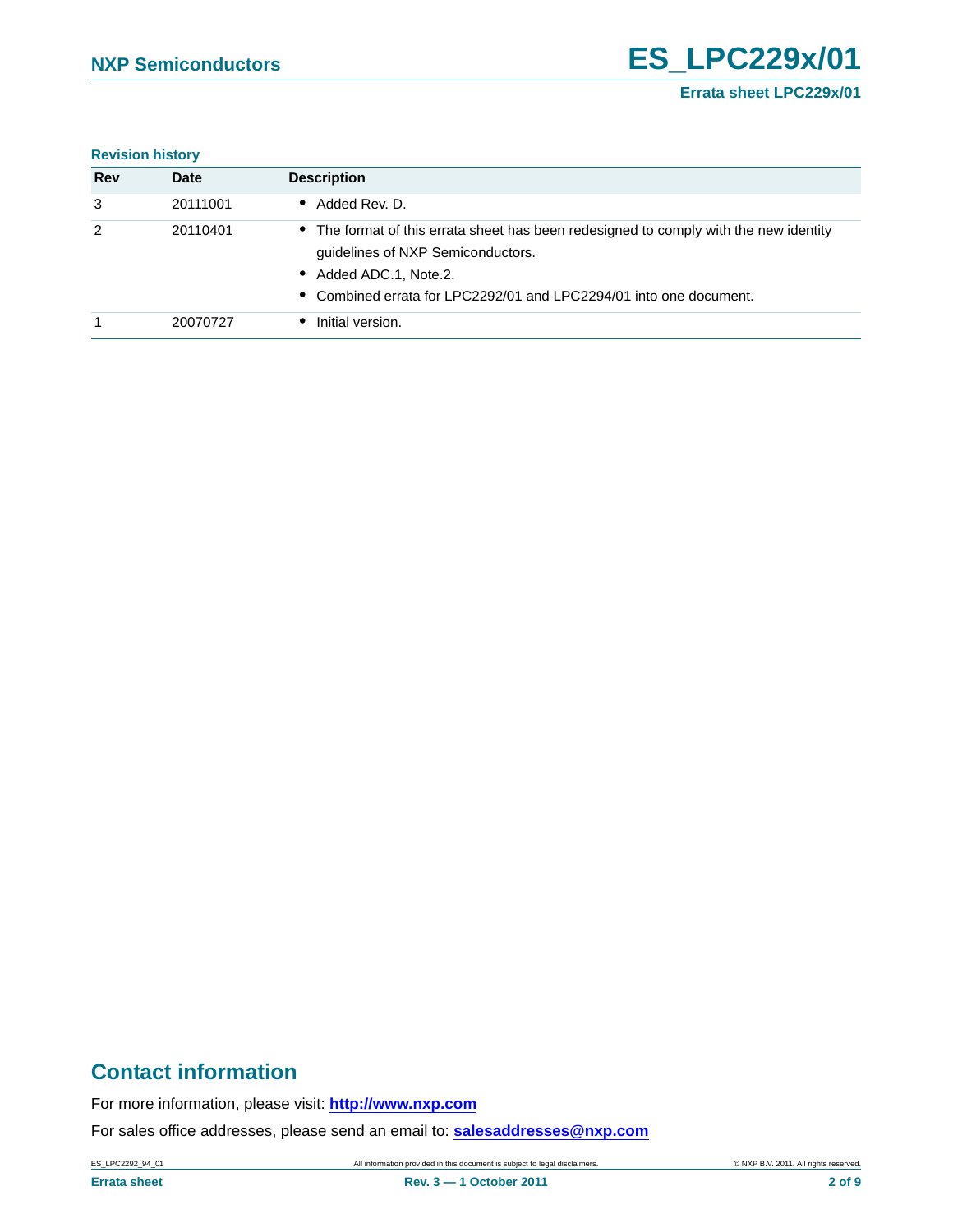# <span id="page-2-0"></span>**1. Product identification**

The LPC2292/01 and LPC2294/01 devices typically have the following top-side marking:

LPC229xxxxxxx /01 xxxxxxx xxYYWW R

The last letter in the last line (field 'R') will identify the device revision. This Errata Sheet covers the following revisions of the LPC2292/01 and LPC2294/01:

|                                | Table 1. Device revision table |                             |
|--------------------------------|--------------------------------|-----------------------------|
| <b>Revision identifier (R)</b> |                                | <b>Revision description</b> |
| 'C'                            |                                | First device revision       |
| 'D'                            |                                | Second device revision      |

Field 'YY' states the year the device was manufactured. Field 'WW' states the week the device was manufactured during that year.

# <span id="page-2-1"></span>**2. Errata overview**

#### **Table 2. Functional problems table**

| <b>Functional</b><br>problems | <b>Short description</b>                                      | <b>Revision identifier</b> | <b>Detailed description</b> |
|-------------------------------|---------------------------------------------------------------|----------------------------|-----------------------------|
| CORE.1                        | Incorrect update of the Abort Link register in Thumb<br>state | $'C'.$ $'D'$               | Section 3.1                 |
| CAN.1                         | Data overrun condition can lock the CAN controller            | $'C'.$ $'D'$               | Section 3.2                 |
| ADC.1                         | External sync inputs not operational                          | $'C'.$ $'D'$               | Section 3.3                 |

#### **Table 3. AC/DC deviations table**

| <b>AC/DC</b><br>deviations | <b>Short description</b> | <b>Product version(s)</b> | <b>Detailed description</b> |
|----------------------------|--------------------------|---------------------------|-----------------------------|
| n/a                        | n/a                      | n/a                       | n/a                         |

#### **Table 4. Errata notes table**

| <b>Errata notes</b> | <b>Short description</b>                                                    | <b>Revision identifier</b> | <b>Detailed description</b> |
|---------------------|-----------------------------------------------------------------------------|----------------------------|-----------------------------|
| Note.1              | New CAN controller provides improved interrupt<br>behavior in Full-CAN mode | 'C'. 'D'                   | Section 5.1                 |
| Note <sub>.2</sub>  | Pin TD1 (pin 22, H2) must not be driven LOW during<br>reset                 | 'C'. 'D'                   | Section 5.2                 |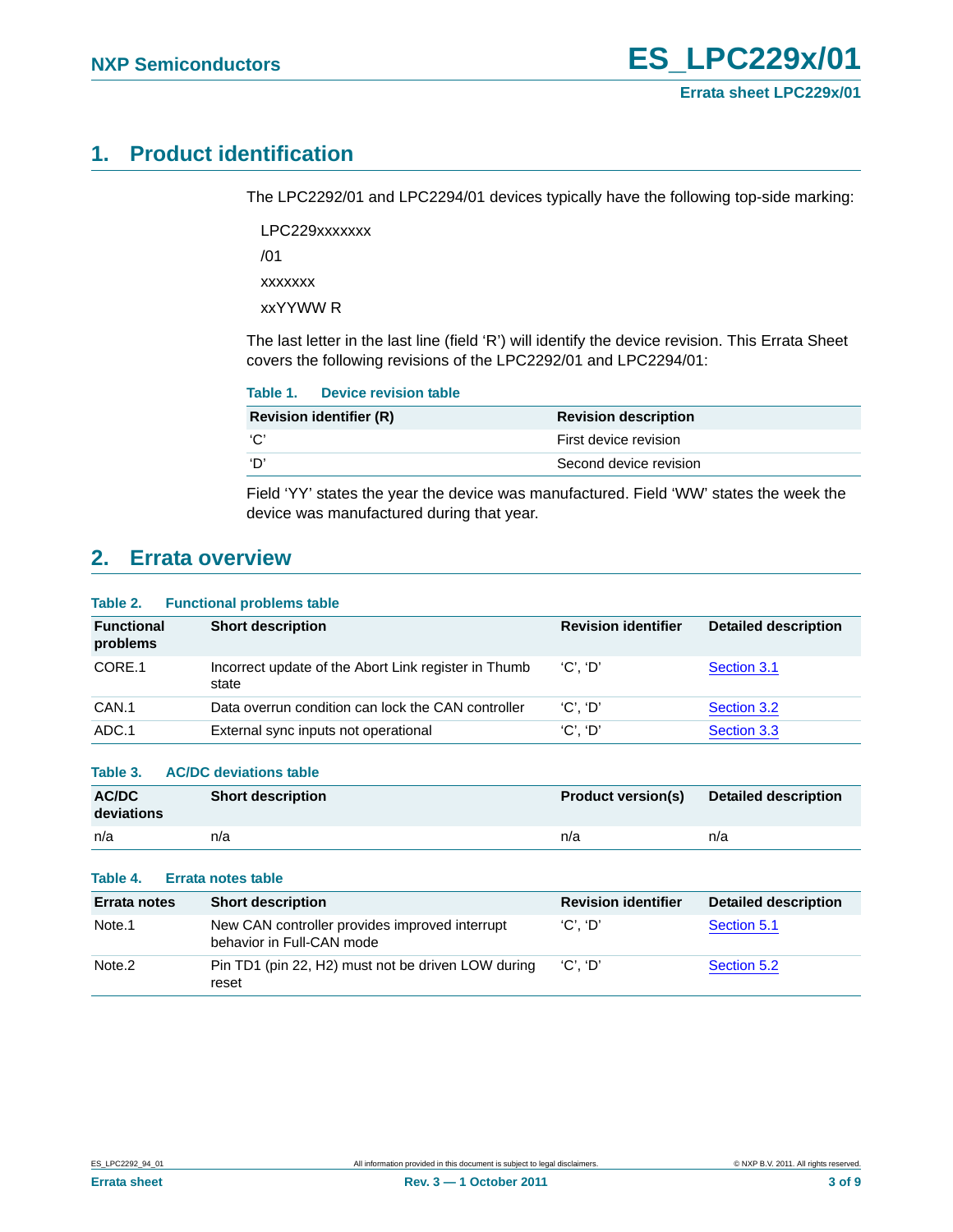# <span id="page-3-1"></span><span id="page-3-0"></span>**3. Functional problems detail**

### **3.1 CORE.1: Incorrect update of the Abort Link register in Thumb state**

#### <span id="page-3-2"></span>**Introduction:**

If the processor is in Thumb state and executing the code sequence STR, STMIA or PUSH followed by a PC relative load, and the STR, STMIA or PUSH is aborted, the PC is saved to the abort link register.

#### <span id="page-3-3"></span>**Problem:**

In this situation the PC is saved to the abort link register in word resolution, instead of half-word resolution.

#### <span id="page-3-4"></span>**Conditions:**

The processor must be in Thumb state, and the following sequence must occur:

```
<any instruction>
```
<STR, STMIA, PUSH> <---- data abort on this instruction

LDR rn, [pc,#offset]

In this case the PC is saved to the link register R14\_abt in only word resolution, not half-word resolution. The effect is that the link register holds an address that could be #2 less than it should be, so any abort handler could return to one instruction earlier than intended.

#### <span id="page-3-5"></span>**Work-around:**

In a system that does not use Thumb state, there will be no problem.

In a system that uses Thumb state but does not use data aborts, or does not try to use data aborts in a recoverable manner, there will be no problem.

Otherwise the workaround is to ensure that a STR, STMIA or PUSH cannot precede a PC-relative load. One method for this is to add a NOP before any PC-relative load instruction. However this would have to be done manually.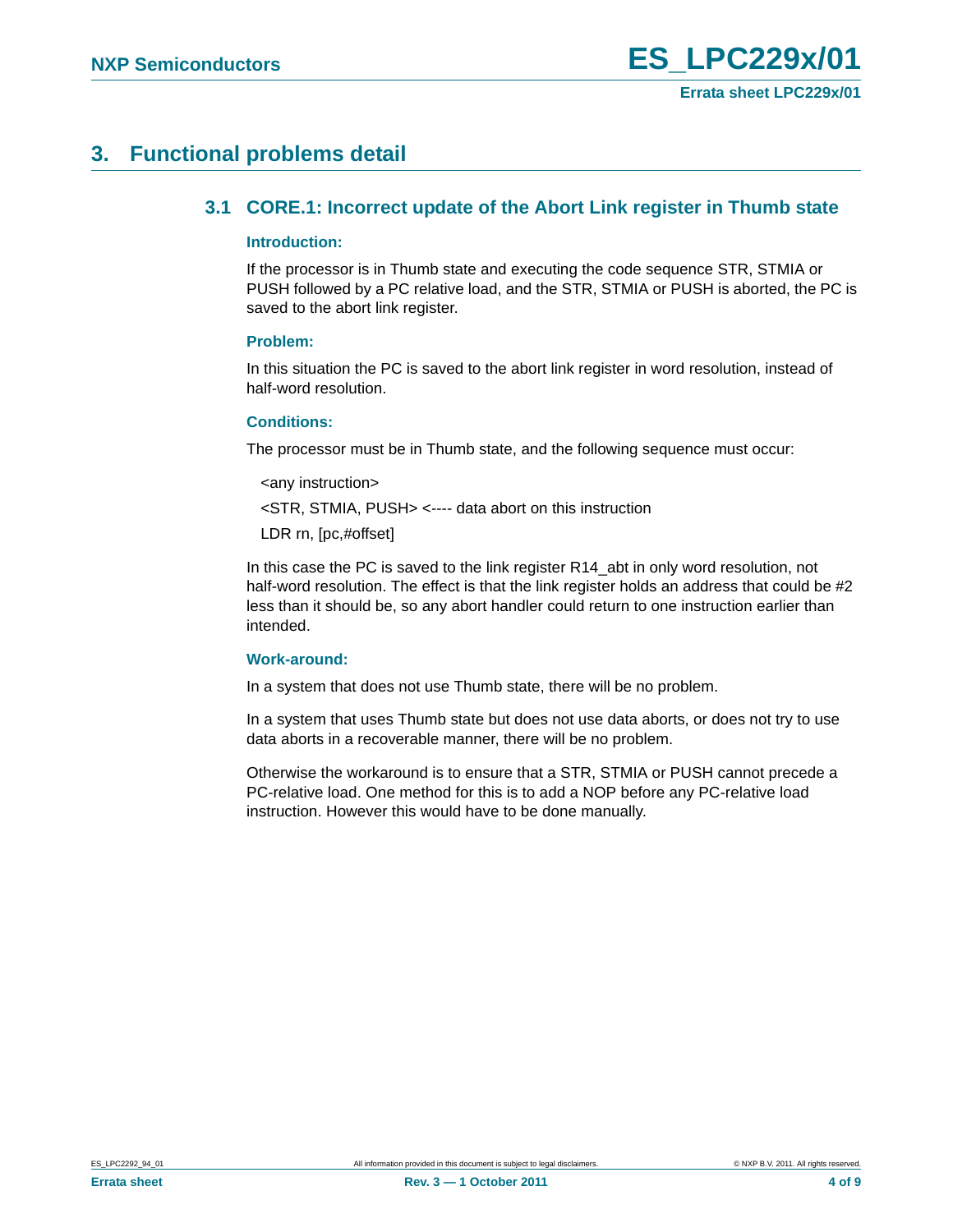### <span id="page-4-0"></span>**3.2 CAN.1: Data overrun condition can lock the CAN controller**

#### <span id="page-4-1"></span>**Introduction:**

Each CAN controller provides a double Receive Buffer (RBX) per CAN channel to store incoming messages until they are processed by the CPU. Software task should read and save received data as soon as a message reception is signaled.

In cases, where both receive buffers are filled and the contents are not read before the third message comes in, a CAN Data Overrun situation is signaled. This condition is signaled via the Status register and the Data Overrun Interrupt (if enabled).

#### <span id="page-4-2"></span>**Problem:**

In a Data Overrun condition, the CAN controller is locked from further message reception.

#### <span id="page-4-3"></span>**Work-around:**

- 1. Recovering from this situation is only possible with a soft reset to the CAN controller.
- 2. If software cannot read all messages in time before a third message comes in, it is recommend to change the acceptance filtering by adding further acceptance filter group(s) for messages, which are normally rejected. With this approach, the third incoming message is accepted and the Data Overrun condition is avoided. These additional messages are received with the corresponding group index number can be easily identified and rejected by software.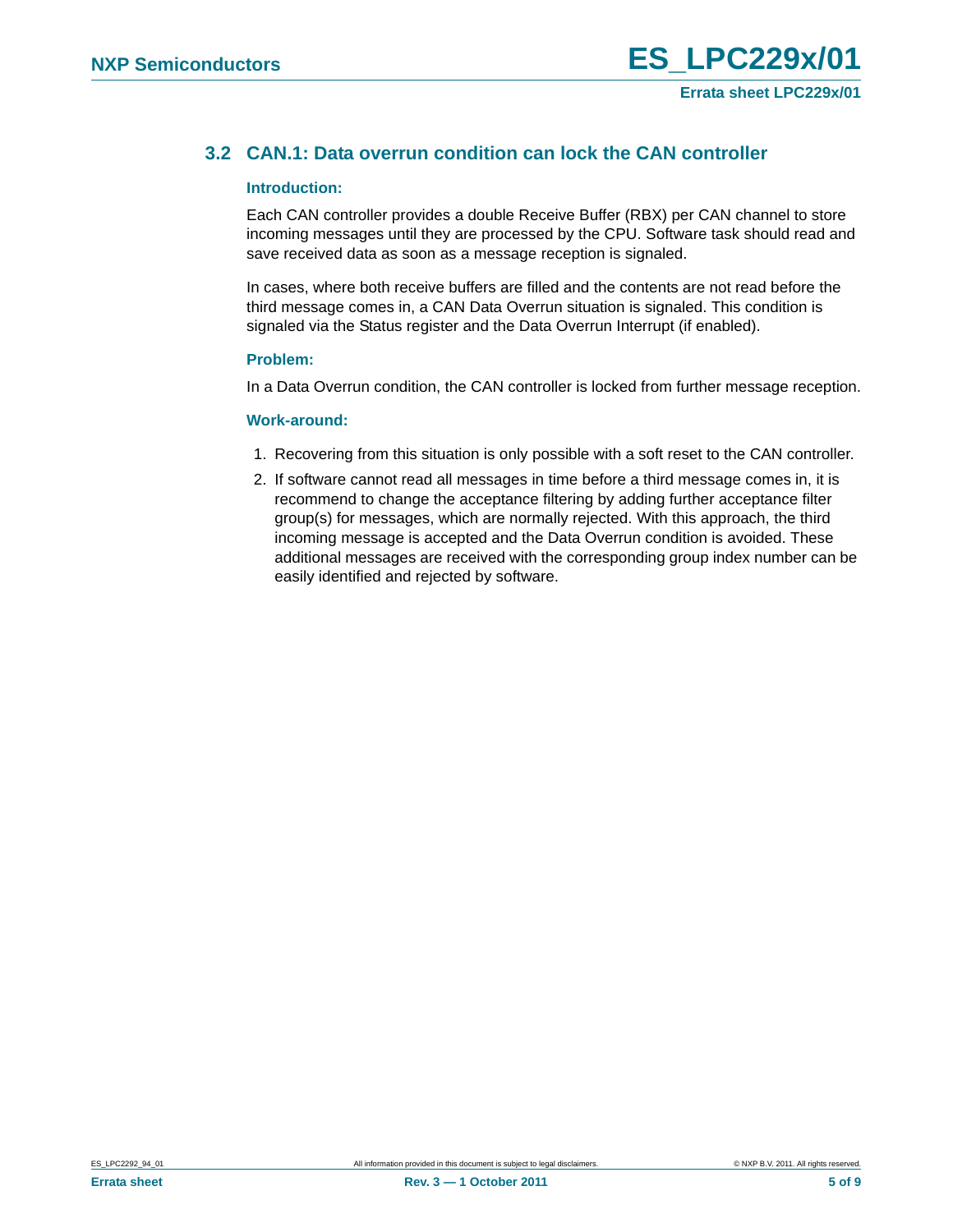# <span id="page-5-0"></span>**3.3 ADC.1: External sync inputs not operational**

#### <span id="page-5-1"></span>**Introduction:**

In software-controlled mode (BURST bit is 0), the 10-bit ADC can start conversion by using the following options in the A/D Control Register:

| <b>START</b><br>26:24 |     | When the BURST bit is 0, these bits control whether and when an ADC conversion is<br>started: |
|-----------------------|-----|-----------------------------------------------------------------------------------------------|
|                       | 000 | No start (this value should be used when clearing PDN to 0).                                  |
|                       | 001 | Start conversion now.                                                                         |
|                       | 010 | Start conversion when the edge selected by bit 27 occurs on<br>P0.16/EINT0/MAT0.2/CAP0.2 pin. |
|                       | 011 | Start conversion when the edge selected by bit 27 occurs on P0.22/CAP0.0/MAT0.0 pin.          |
|                       | 100 | Start conversion when the edge selected by bit 27 occurs on MAT0.1.                           |
|                       | 101 | Start conversion when the edge selected by bit 27 occurs on MAT0.3.                           |
|                       | 110 | Start conversion when the edge selected by bit 27 occurs on MAT1.0.                           |
|                       | 111 | Start conversion when the edge selected by bit 27 occurs on MAT1.1.                           |

#### **Fig 1. A/D control register options**

#### <span id="page-5-2"></span>**Problem:**

The external start conversion feature,  $ADCR:STAT = 0x2$  or 0x3, may not work reliably and ADC external trigger edges on P0.16 or P0.22 may be missed. The occurrence of this problem is peripheral clock (pclk) dependent. The probability of error (missing a ADC trigger from GPIO) is estimated as follows:

- **•** For PCLK\_ADC = 60 MHz, probability error = 12 %
- **•** For PCLK\_ADC = 50 MHz, probability error = 6 %
- **•** For PCLK\_ADC = 12 MHz, probability error = 1.5 %

The probability of error is not affected by the frequency of ADC start conversion edges.

#### <span id="page-5-3"></span>**Work-around:**

In software-controlled mode (BURST bit is 0), the START conversion options (bits 26:24 set to 0x1 or 0x4 or 0x5 or 0x6 or 0x7) can be used. The user can also start a conversion by connecting an external trigger signal to a capture input pin (CAPx) from a Timer peripheral to generate an interrupt. The timer interrupt routine can then start the ADC conversion by setting the START bits (26:24) to 0x1. The trigger can also be generated from a timer match register.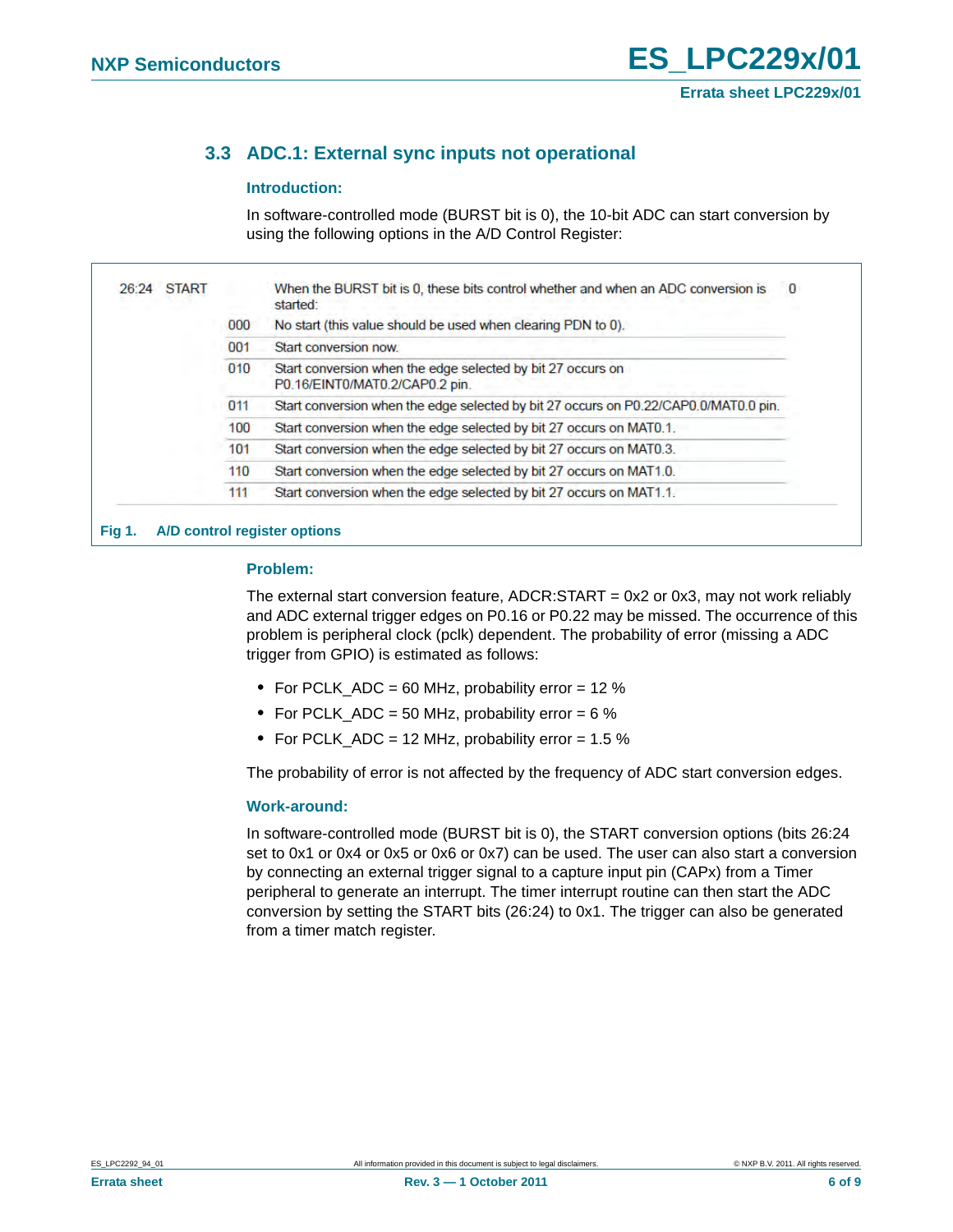# <span id="page-6-2"></span>**4. AC/DC deviations detail**

**4.1 n/a**

# <span id="page-6-4"></span><span id="page-6-3"></span><span id="page-6-1"></span>**5. Errata notes detail**

### **5.1 Note.1**

The CAN controller on the LPC229x/01 is a new certified CAN controller. This controller has an improved interrupt behavior in Full-CAN mode. Care should be taken while using the global CAN filter look-up table (LUT). In the old CAN block (as found in the LPC2292/94 and LPC2292/94/01), the numbering of the CAN interfaces in the LUT is 1 to n. In the new CAN block, the numbering of the CAN interfaces in the LUT is 0 to n-1 (n being the number of implemented CAN interfaces (2 or 4)).

### <span id="page-6-0"></span>**5.2 Note.2**

Pin TD1 (pin 22, H2) must not be driven LOW during reset. If LOW on reset the device behavior is undetermined.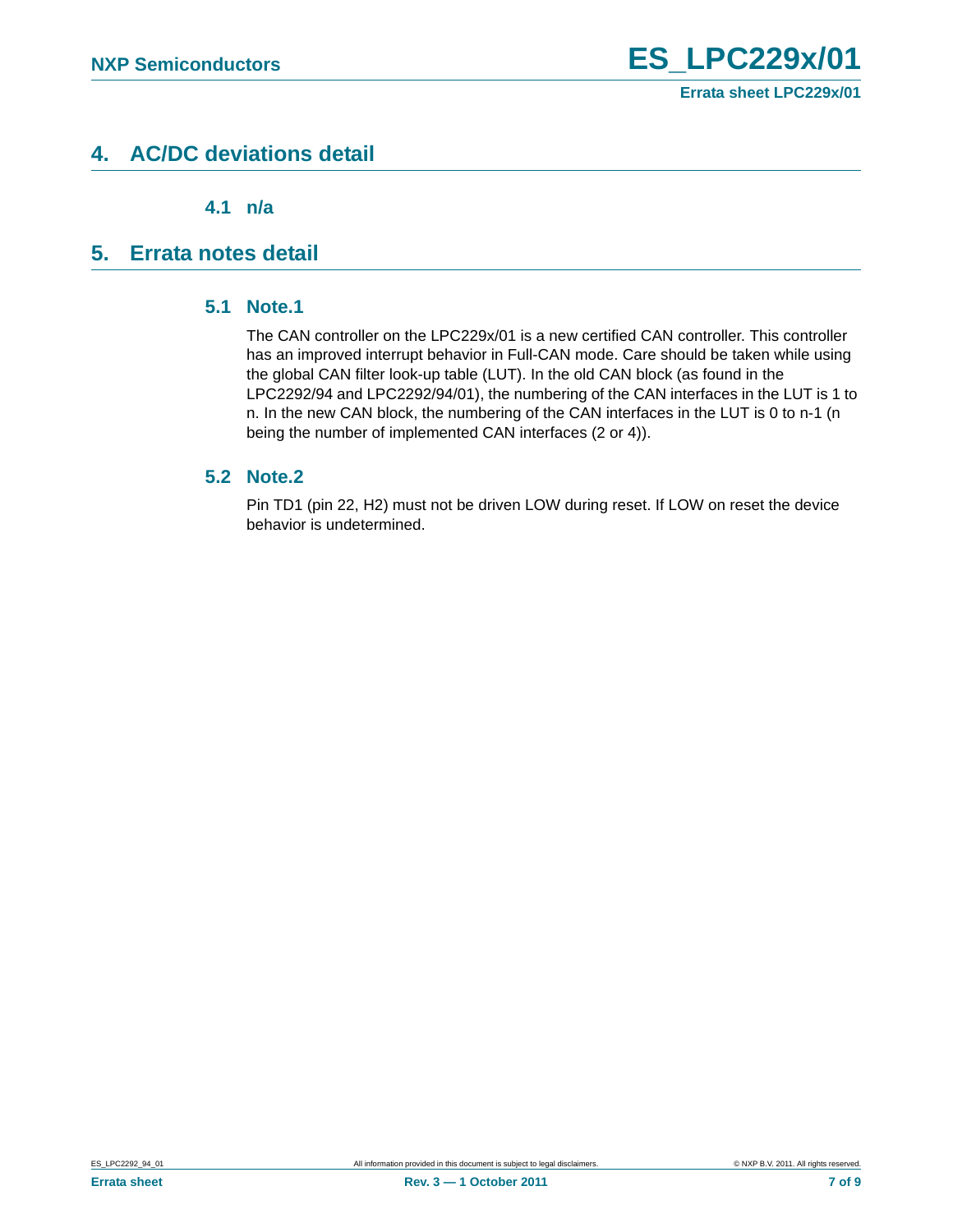# <span id="page-7-0"></span>**6. Legal information**

### <span id="page-7-1"></span>**6.1 Definitions**

**Draft —** The document is a draft version only. The content is still under internal review and subject to formal approval, which may result in modifications or additions. NXP Semiconductors does not give any representations or warranties as to the accuracy or completeness of information included herein and shall have no liability for the consequences of use of such information.

### <span id="page-7-2"></span>**6.2 Disclaimers**

**Limited warranty and liability —** Information in this document is believed to be accurate and reliable. However, NXP Semiconductors does not give any representations or warranties, expressed or implied, as to the accuracy or completeness of such information and shall have no liability for the consequences of use of such information.

In no event shall NXP Semiconductors be liable for any indirect, incidental, punitive, special or consequential damages (including - without limitation - lost profits, lost savings, business interruption, costs related to the removal or replacement of any products or rework charges) whether or not such damages are based on tort (including negligence), warranty, breach of contract or any other legal theory.

Notwithstanding any damages that customer might incur for any reason whatsoever, NXP Semiconductors' aggregate and cumulative liability towards customer for the products described herein shall be limited in accordance with the *Terms and conditions of commercial sale* of NXP Semiconductors.

**Right to make changes —** NXP Semiconductors reserves the right to make changes to information published in this document, including without limitation specifications and product descriptions, at any time and without notice. This document supersedes and replaces all information supplied prior to the publication hereof.

**Suitability for use —** NXP Semiconductors products are not designed, authorized or warranted to be suitable for use in life support, life-critical or safety-critical systems or equipment, nor in applications where failure or

malfunction of an NXP Semiconductors product can reasonably be expected to result in personal injury, death or severe property or environmental damage. NXP Semiconductors accepts no liability for inclusion and/or use of NXP Semiconductors products in such equipment or applications and therefore such inclusion and/or use is at the customer's own risk.

**Applications —** Applications that are described herein for any of these products are for illustrative purposes only. NXP Semiconductors makes no representation or warranty that such applications will be suitable for the specified use without further testing or modification.

Customers are responsible for the design and operation of their applications and products using NXP Semiconductors products, and NXP Semiconductors accepts no liability for any assistance with applications or customer product design. It is customer's sole responsibility to determine whether the NXP Semiconductors product is suitable and fit for the customer's applications and products planned, as well as for the planned application and use of customer's third party customer(s). Customers should provide appropriate design and operating safeguards to minimize the risks associated with their applications and products.

NXP Semiconductors does not accept any liability related to any default, damage, costs or problem which is based on any weakness or default in the customer's applications or products, or the application or use by customer's third party customer(s). Customer is responsible for doing all necessary testing for the customer's applications and products using NXP Semiconductors products in order to avoid a default of the applications and the products or of the application or use by customer's third party customer(s). NXP does not accept any liability in this respect.

**Export control —** This document as well as the item(s) described herein may be subject to export control regulations. Export might require a prior authorization from competent authorities.

### <span id="page-7-3"></span>**6.3 Trademarks**

Notice: All referenced brands, product names, service names and trademarks are the property of their respective owners.